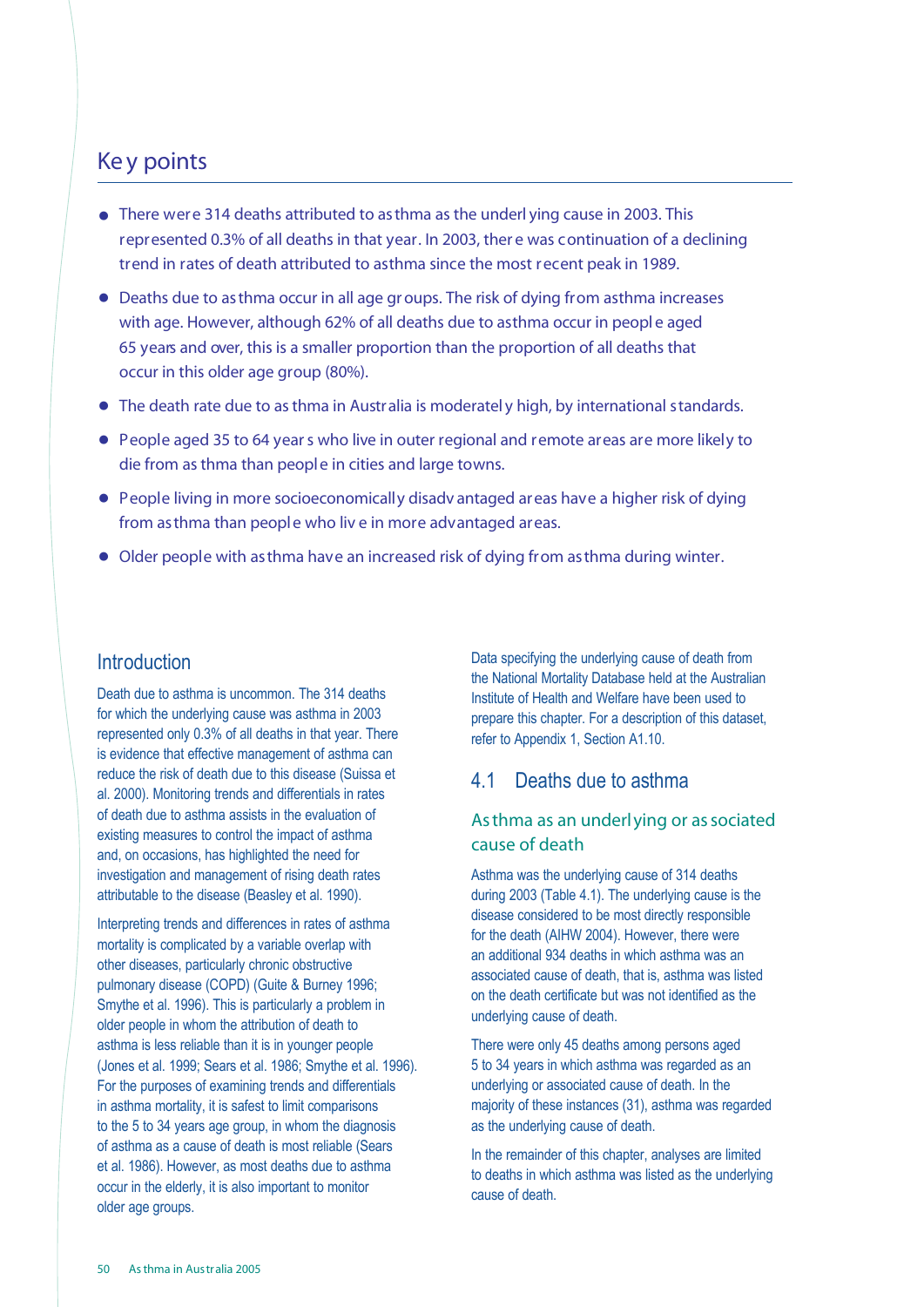## Table 4.1 Deaths where asthma was the underlying or an associated cause, Australia, 2003

|                                                     | <b>Males</b>               |                                             | <b>Females</b>             |                                             | <b>Persons</b>             |                                             |
|-----------------------------------------------------|----------------------------|---------------------------------------------|----------------------------|---------------------------------------------|----------------------------|---------------------------------------------|
|                                                     | <b>Underlying</b><br>cause | <b>Underlying or</b><br>associated<br>cause | <b>Underlying</b><br>cause | <b>Underlying or</b><br>associated<br>cause | <b>Underlying</b><br>cause | <b>Underlying or</b><br>associated<br>cause |
| All persons                                         |                            |                                             |                            |                                             |                            |                                             |
| Number of deaths                                    | 108                        | 451                                         | 206                        | 797                                         | 314                        | 1,248                                       |
| Deaths per 100,000 population<br>$(95% \text{ Cl})$ | 1.09<br>$(0.91 - 1.33)$    | 4.57<br>$(4.16 - 5.01)$                     | 2.06<br>$(1.79 - 2.37)$    | 7.97<br>$(7.43 - 8.55)$                     | 1.58<br>$(1.41 - 1.77)$    | 6.28<br>$(5.94 - 6.64)$                     |
| Age 5 to 34 years                                   |                            |                                             |                            |                                             |                            |                                             |
| Number of deaths                                    | 19                         | 26                                          | 12                         | 19                                          | 31                         | 45                                          |
| Deaths per 100,000 population<br>$(95% \text{ Cl})$ | 0.45<br>$(0.28 - 0.72)$    | 0.62<br>$(0.41 - 0.92)$                     | 0.29<br>$(0.16 - 0.53)$    | 0.46<br>$(0.29 - 0.74)$                     | 0.37<br>$(0.26 - 0.51)$    | 0.54<br>$(0.40 - 0.73)$                     |

Source: AIHW National Mortality Database.

## Time trends in asthma deaths

There was a rise in deaths attributed to asthma during the early to mid-1980s, reaching a peak in 1989 with 736 deaths (4.4 per 100,000 population, 95% CI: 4.1–4.7), with a subsequent steady decline to 314 deaths (1.6 per 100,000 population, 95% CI: 1.4 to 1.8) in 2003 (Figure 4.1). This trend is confirmed, although less marked, among deaths that occurred in 5 to 34 year olds, in whom the attribution to asthma is more certain. In this latter group, the peak occurred slightly earlier, in 1986, with 117 deaths (1.5 per 100,000 population, 95% CI: 1.2–1.8). In 2003 there were 31 deaths due to asthma in people aged 5 to 34 years (0.37 per 100,000 population, 95% CI: 0.26–0.51). After 1992, mortality rates were higher in females than males in the population as a whole. However, this gender difference was not observed in the 5 to 34 year old subgroup. See also Appendix 2, Table A2.11.

### Figure 4.1

Deaths due to asthma per 100,000 population, three year moving average, by sex, all ages and people aged 5 to 34 years, Australia, 1980-2003



Note: Age standardised to the Australian population as at 30 June 2001. Asthma classified according to ICD-9 code 493 and ICD-10 codes J45 & J46. Deaths coded to ICD-9 (1979–1997) were converted to ICD-10 using conversion factors See Appendix 1, Section A1.10 for details.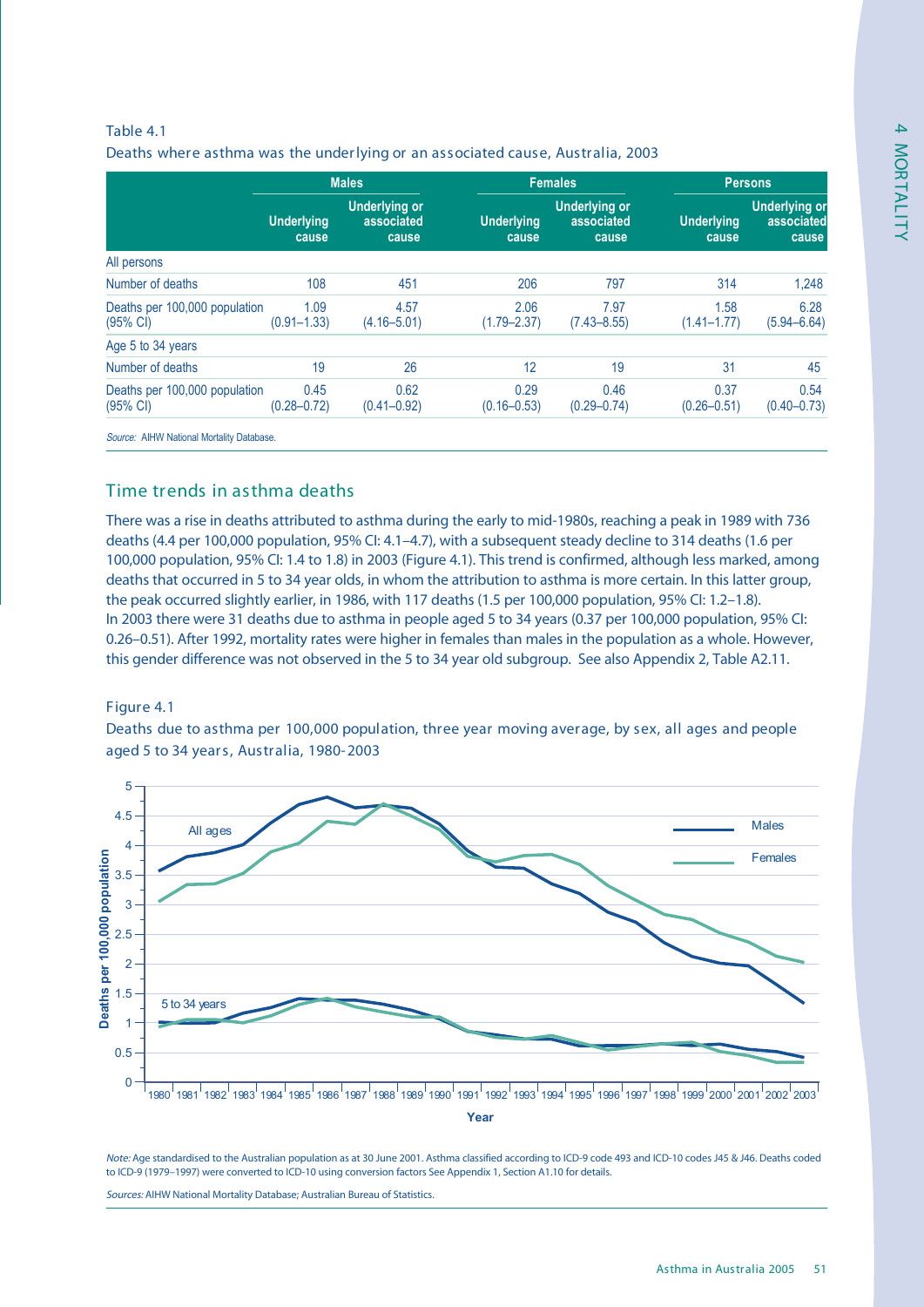We cannot definitely attribute this reduction in death rates due to asthma to any specific cause. It is unlikely that the observed changes in death rates are explained solely by changes in diagnostic fashion, coding misclassification or other artefactual changes (see Appendix 1, Section A1.10). A fall in the prevalence of asthma, either due to reduced incidence or increased remissions, would be expected to cause a reduction in death rates. However, evidence about recent trends in the prevalence of asthma, while limited (see Chapter 3), provides little to support the view that this has declined substantially, particularly in adults. Hence, it is unlikely that the reduction in deaths due to asthma is caused by a reduction in the number of people who have asthma.

It seems most likely that at least part, if not all, of the reduction in deaths due to asthma is attributable to a reduction in the risk of dying among people who have asthma. Nationwide programs to improve asthma management, including the introduction of management guidelines, may have contributed to this successful outcome. However, other changes in treatment practices or environmental changes affecting the severity of asthma and the severity of exacerbations of asthma may also have played a role.

These relatively recent trends may be viewed in the context of long-term trends (Dobbin et al. 2004; Taylor et al. 1997). In the population as a whole there was an overall decline, over the 20th century, in the death rate attributed to asthma. Figure 4.2 and Figure 4.3 provide an overview of trends in recorded death rates for males and females by age for most of the 20th century. Asthma death rates for the 5 to 34 year age group were low in the early 20th century, and showed substantial fluctuations over time, most notably a marked increase from the mid-1940s to the mid-1960s, reaching a peak in approximately 1966. This was followed by a decreasing trend to a low in the late 1970s, then a more recent increase was recorded between 1979 and the late 1980s among those aged over 15 years, which then declined until the present.

#### **Figure 4.2**





Note: y axis is on a logarithmic scale.

Source: Adapted from Dobbin et al. 2004. Reproduced with permission.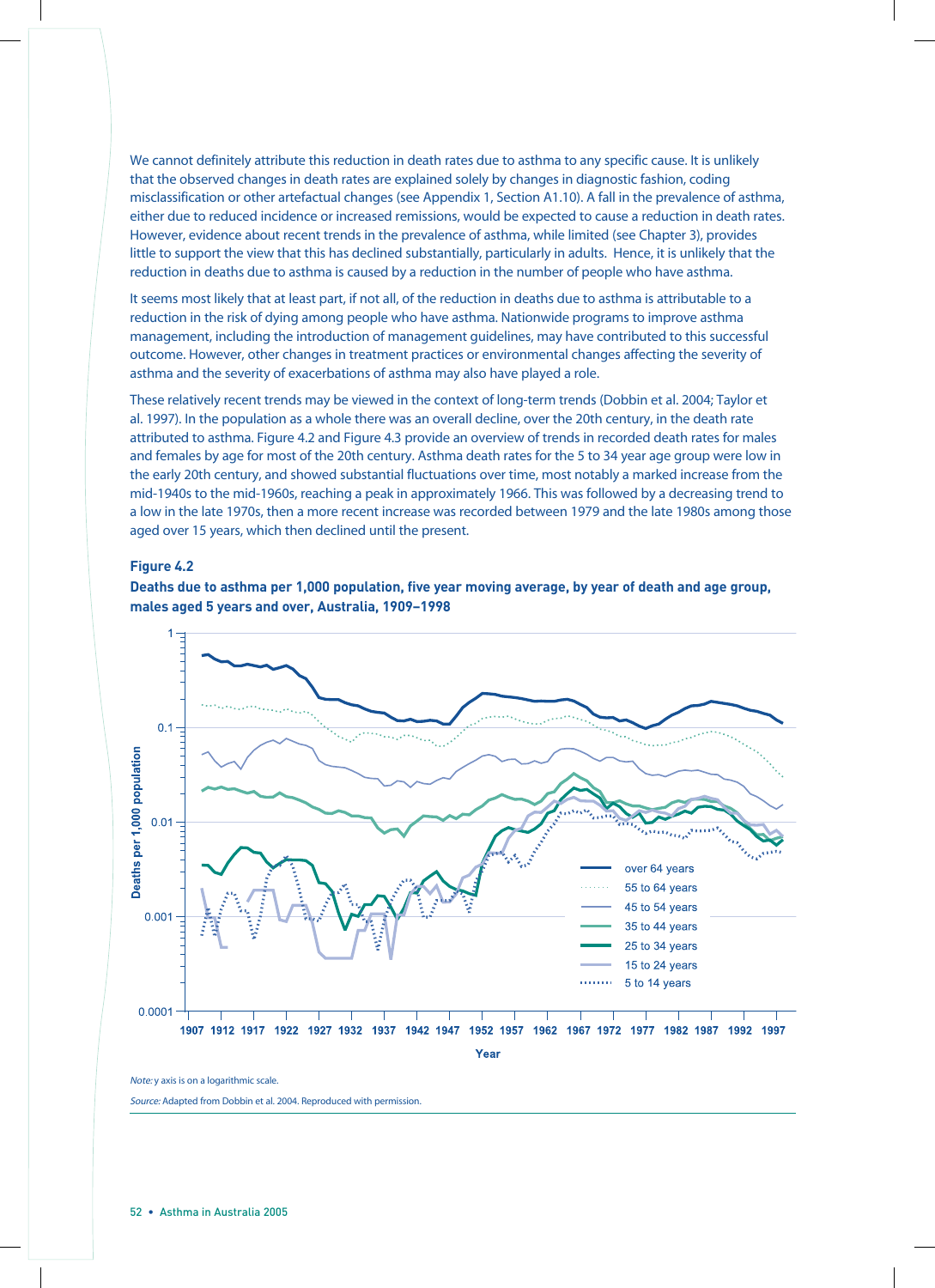





Source: Adapted from Dobbin et al. 2004. Reproduced with permission.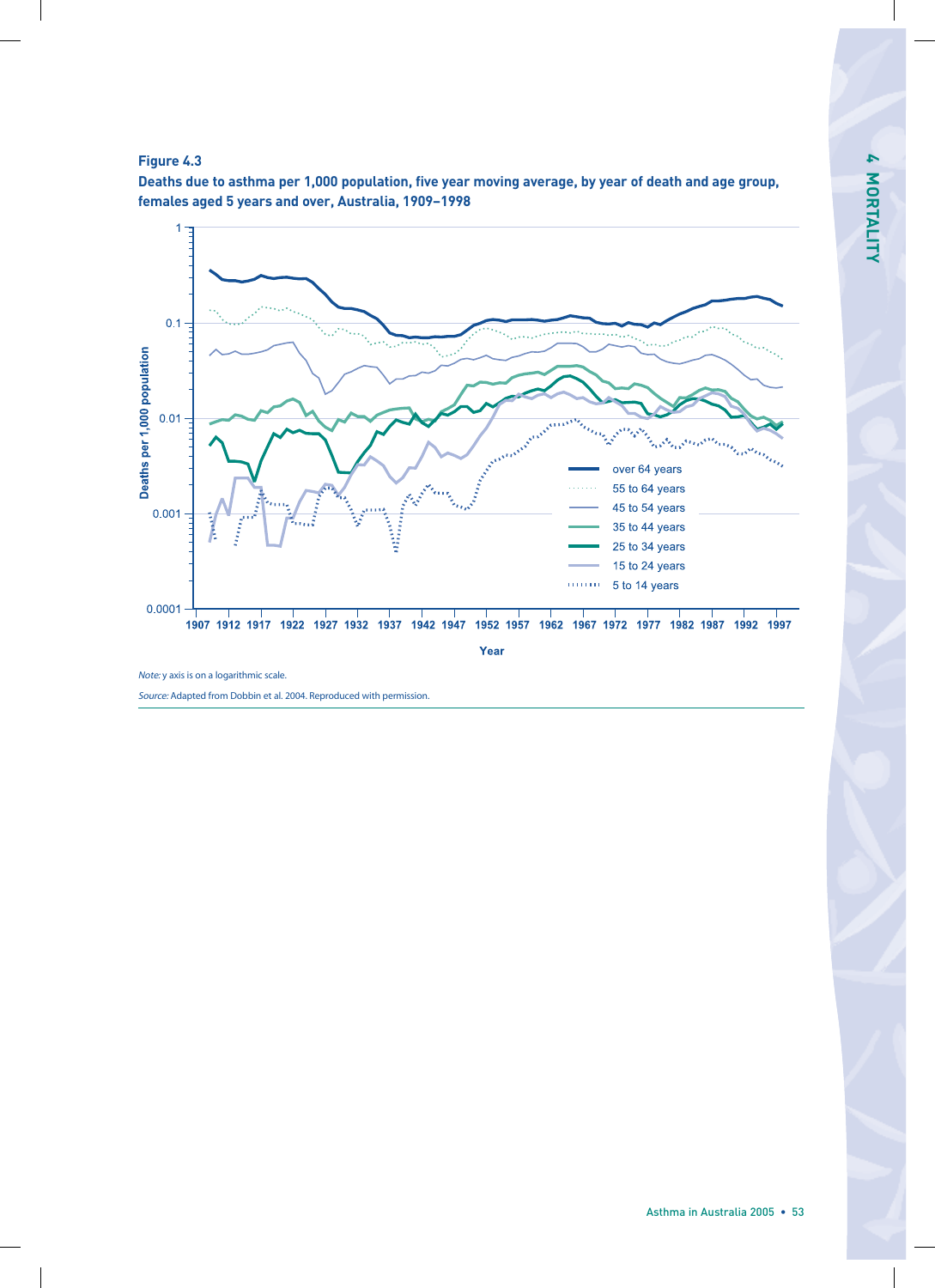#### **International comparisons**

Figure 4.4 shows mortality rates for obstructive lung disease in people aged 5 to 34 years (GINA 2004). In this age group, most deaths classified in this way were due to asthma. The figure shows that the mortality rate due to asthma in Australia was moderately high, by international standards.

#### **Figure 4.4**





Note: WHO country-specific mortality data for ICD codes 490 to 493 have been used. These codes incorporate asthma, emphysema, chronic bronchitis, and bronchitis not specified as acute or chronic. However in the 5 to 34 year age group, these mortality figures have been shown to be similar to the asthma mortality rates. For each country, the mean mortality rate from the two most recent years available was presented (mean 1996 to 1997); mortality data not reported if prior to 1992.

Source: GINA 2004. Copyright Global Initiative for Asthma (GINA). Reproduced with permission.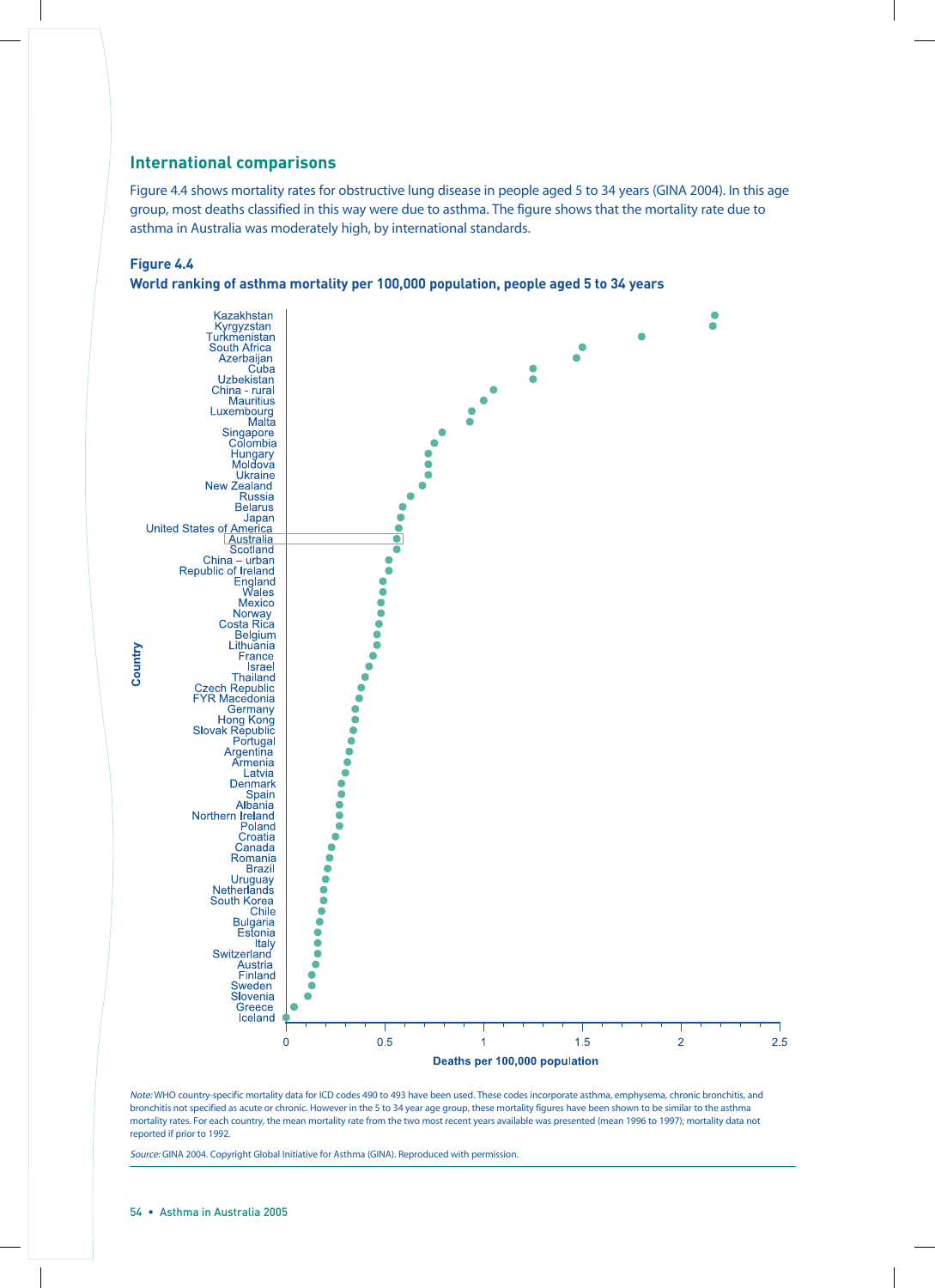## **Differentials in asthma mortality**

Factors affecting asthma mortality fall into four categories—underlying disease severity (Jalaludin et al. 1999), management and care (Abramson et al. 2001), health behaviours and compliance (Sturdy et al. 2002), and psychological and socioeconomic factors (Castro et al. 2001; Sturdy et al. 2002). Data for many of these characteristics are not available from routine surveys and require specific studies to investigate their contribution to asthma-related mortality. However, data are available on age and sex, geographical area, socioeconomic disadvantage and country of birth, which can be analysed to examine differences across these groups to assist in identifying opportunities for prevention.

#### Age and sex

Asthma mortality increased substantially with age in both males and females (Figure 4.5). This reflects a similar age trend in all-cause deaths (Dunn et al. 2002). Sixty-one per cent of all deaths attributed to asthma between 1999 and 2003 occurred in people aged 65 years and over. Among people aged 35 years and over, the risk of death due to asthma was significantly higher in females than males, especially for those aged 65 years and over. This is consistent with the higher prevalence of asthma reported in women than men (see Figure 3.4). However, this gender differential occurred predominantly in the age group in which misclassification between COPD and asthma is most problematic. Hence, the extent to which the higher death rate due to asthma among older women compared with older men was due to gender differences in diagnosis and labelling, as opposed to actual gender differences in prevalence and case-fatality rates, remains unknown.







Note: Age-specific death rates for aggregated data from 1999 to 2003. Asthma classified according to ICD-10 codes J45 & J46.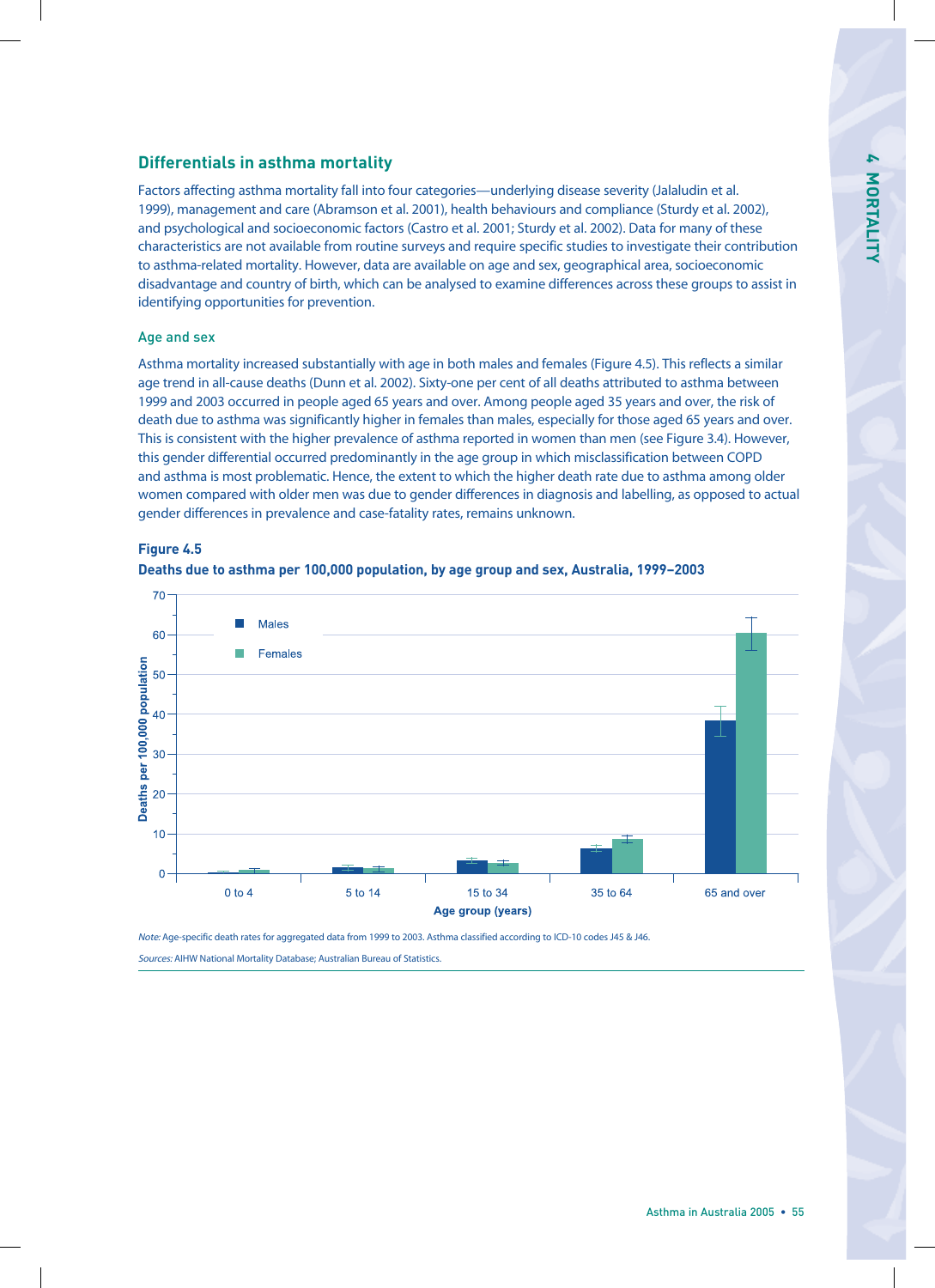During the period 1999–2003, most deaths due to asthma occurred in persons aged 65 years and over. However, the proportion of asthma-related deaths that occurred at this age was smaller than the proportion of deaths due to all causes in this age group (Figure 4.6). In contrast, deaths among people aged 5 to 64 years represented a larger proportion of asthma deaths than all-causes deaths (38% and 20%, respectively).





Note: Age-specific death rates calculated for aggregated data from 1999 to 2003. Asthma classified according to ICD-10 codes J45 & J46. Sources: AIHW National Mortality Database; Australian Bureau of Statistics.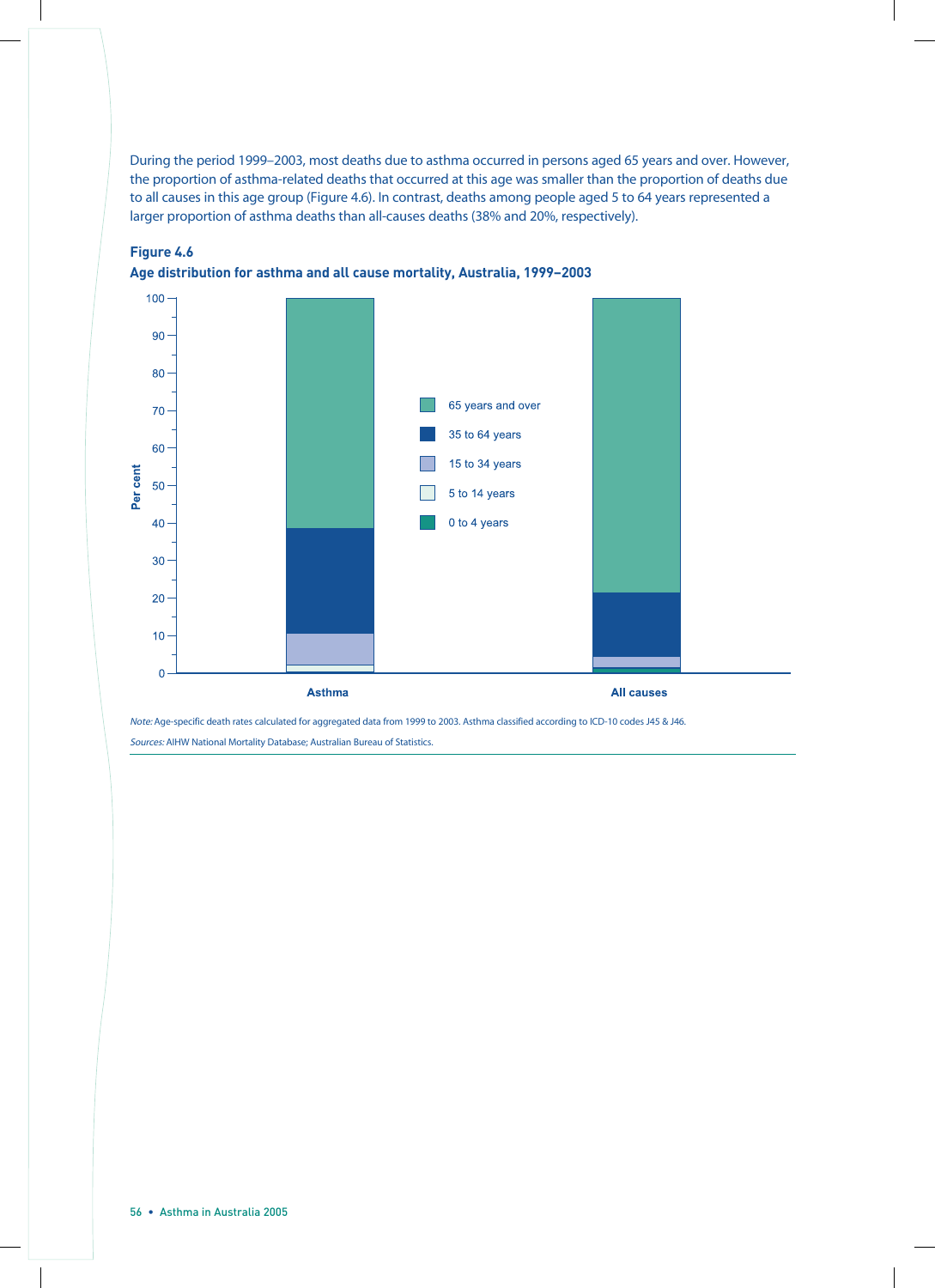#### States and territories

Death rates due to asthma were slightly lower than average in Western Australia (Figure 4.7). However, the small numbers of deaths in the states and territories with smaller populations mean that the differences have to be interpreted with caution.



#### **Figure 4.7**

**Deaths due to asthma per 100,000 population, by state and territory, Australia, 1999–2003**

Sources: AIHW National Mortality Database; Australian Bureau of Statistics.

#### Urban, rural and remote areas

Death rates for asthma were slightly higher in outer regional and remote areas than in major cities among persons aged 35 to 64 years (p=0.02; Figure 4.8). In this age group, the death rate due to asthma among persons living in remote and very remote areas was 1.58 times higher than the rate among persons living in major cities (95% CI 1.00 to 2.48 times). This trend was independent of related variation in socioeconomic status. There was no significant relation between death rates due to asthma and level of remoteness among persons aged less than 35 years or 65 years and over (see Appendix 1, Section A1.3 for method of analysis). The finding of a higher death rate due to asthma in outer regional and remote areas among adults aged 35 to 64 years is consistent with observations on regional variation in all-cause mortality rates and with previous studies showing increased asthma mortality in rural areas (Castro et al. 2001; Dunn et al. 2002; Jones & Bentham 1997; Tong & Drake 1999).

It is possible that part of this increased risk in remote areas can be attributed to the distance people are located in relation to acute medical facilities and, hence, their access to prompt treatment for severe attacks. Other plausible explanations include differences in exposures influencing disease severity and exacerbation risk, and differences in access to effective long-term asthma management.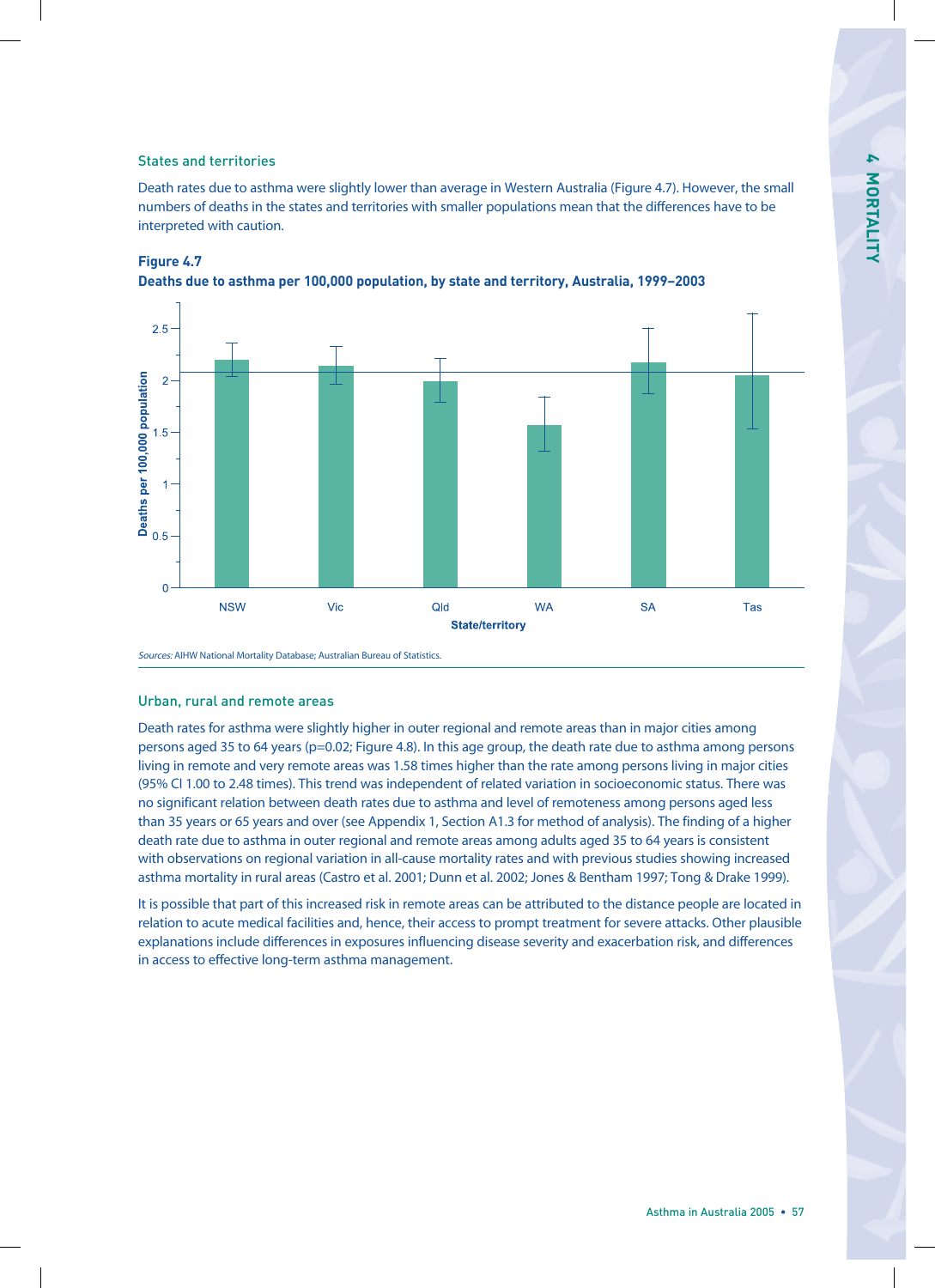

**Figure 4.8 Deaths due to asthma per 100,000 population, by remoteness, people aged 5 years and over, Australia, 1999–2003**

#### Notes

1. Death rates for aggregated data from 1999 to 2003.

2. Asthma classified according to ICD-10 codes J45 and J46.

3. Remoteness classified according to the Australian Standard Geographic Classification (ASGC) categories of remoteness.

4. Y axis has different scale for each age group.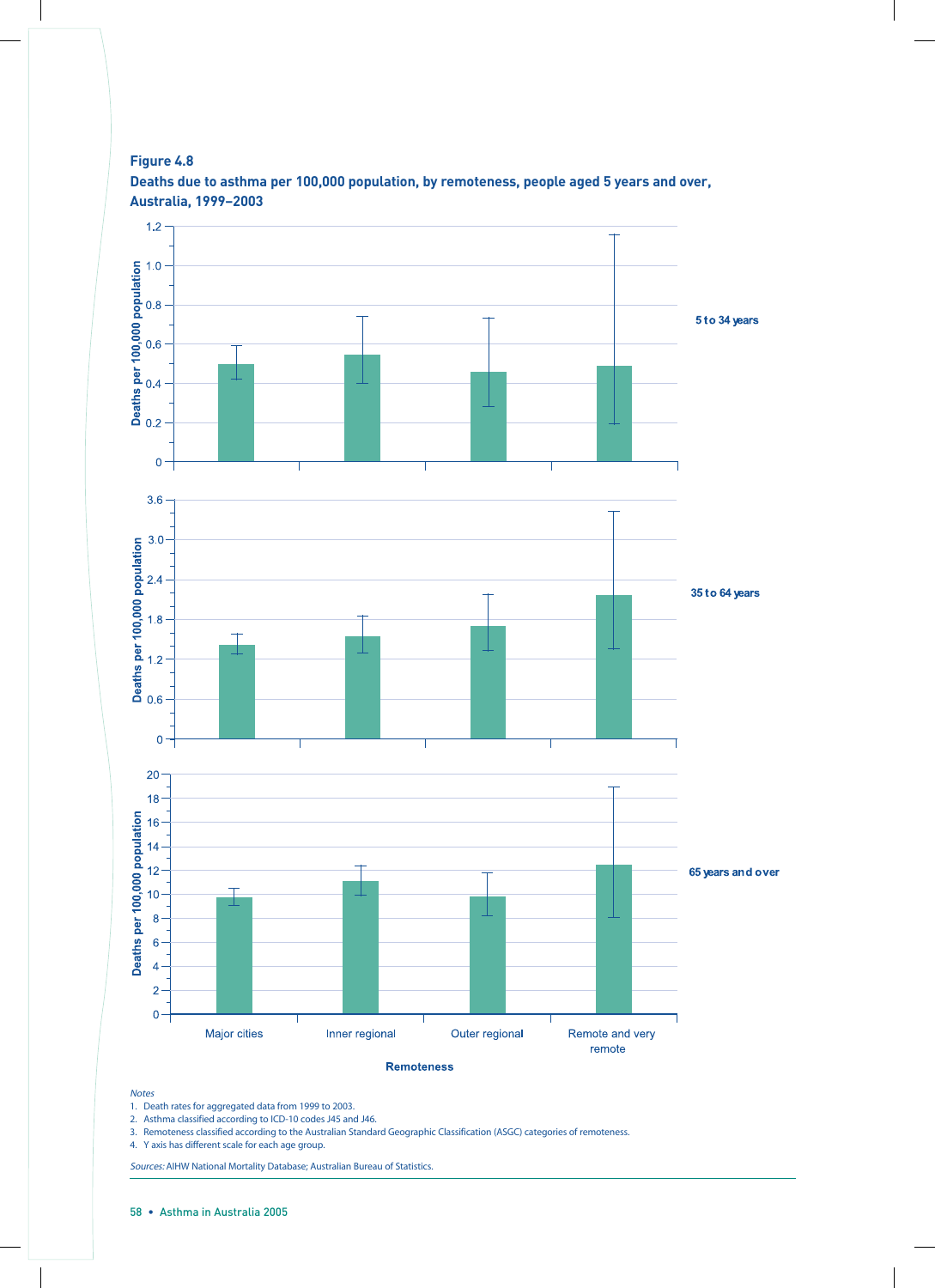#### Culturally and linguistically diverse background

Older women from non-English-speaking backgrounds had lower death rates due to asthma than older women from English-speaking backgrounds (Figure 4.9). This difference in death rates is attributable to the lower prevalence of asthma among older, non-English-speaking women (see Figure 3.9). The case-fatality rate due to asthma, in all age groups, is similar in people of English-speaking and non-English-speaking backgrounds (Figure 4.10).

#### **Figure 4.9**

**Deaths due to asthma per 100,000 population, by sex and English-speaking versus non-English-speaking background, people aged 5 years and over, Australia, 1999–2003** 



Notes: Death rates for aggregated data from 1999 to 2003. Asthma classified according to ICD-10 codes J45 & J46. For definition of non-English-speaking background and English-speaking background see Glossary.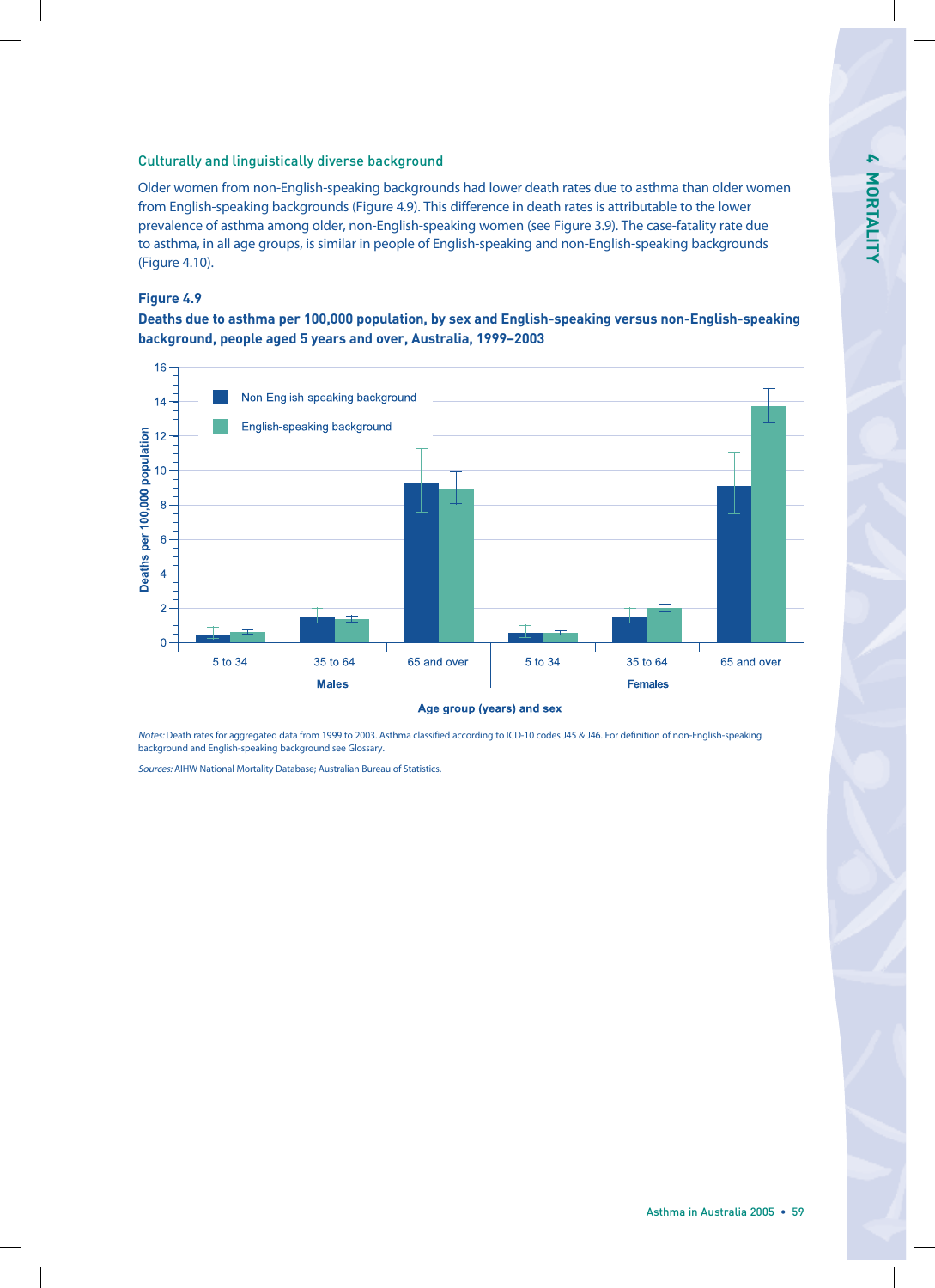#### **Figure 4.10**

**Deaths due to asthma per 100,000 people with asthma, by English-speaking versus non-English-speaking background, people aged 5 years and over, Australia, 1999–2003**



Notes: Death rates for aggregated data from 1999 to 2003. Asthma classified according to ICD-10 codes J45 & J46. For definition of non-English-speaking background and English-speaking background see Glossary.

Sources: AIHW National Mortality Database; National Health Survey, Australian Bureau of Statistics.

#### Socioeconomic disadvantage

Socioeconomic status reflects a complex interplay of factors such as ethnicity, education, income, occupation and geographic location. Overseas studies have found an increased risk of death from asthma related to race (Castro et al. 2001; Grant et al. 2000), lower socioeconomic status (Castro et al. 2001; Grant et al. 2000), and lower income and education (Grant et al. 2000). In Australia, all-cause mortality is correlated with the degree of socioeconomic disadvantage, particularly among men (Dunn et al. 2002).

The relation between levels of relative socioeconomic disadvantage and mortality risk were assessed using a locality-based index (SEIFA, see Appendix 1, Section A1.12). There was a significant relation between increasing levels of socioeconomic disadvantage and higher death rates for asthma in those localities among persons aged 5 to 64 years. This trend was not significant among persons aged 65 years and over (Figure 4.11). This trend was strongest in the 35 to 64 year age group, in which the death rate due to asthma in the two most disadvantaged quintiles was 3.2 times higher in males and 2.4 times higher in females than the death rate in the most advantaged quintile (95% CI 1.98 to 5.14 times in males, 1.67 to 3.40 times in females). This association was independent of related variation in the degree of remoteness.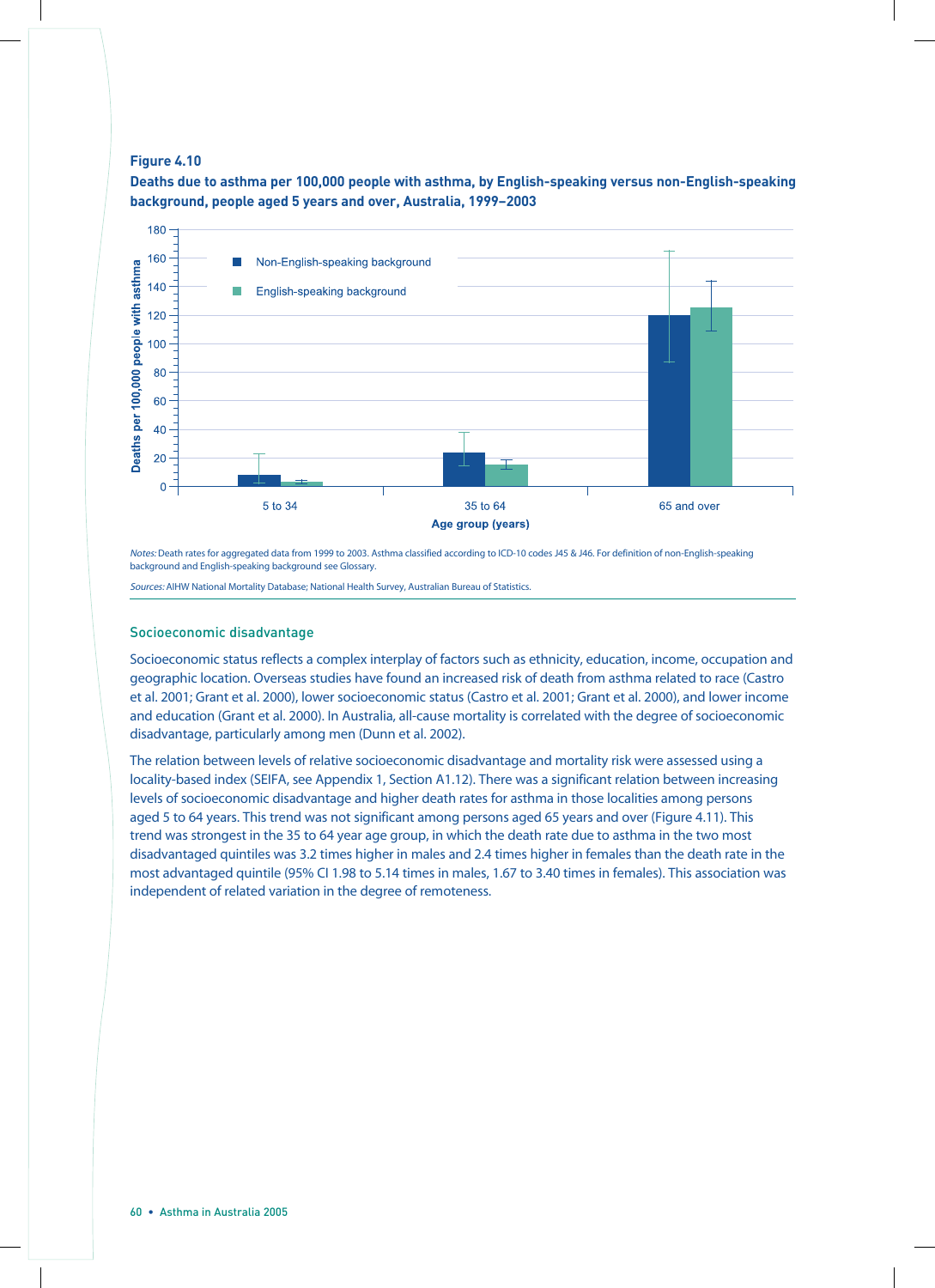



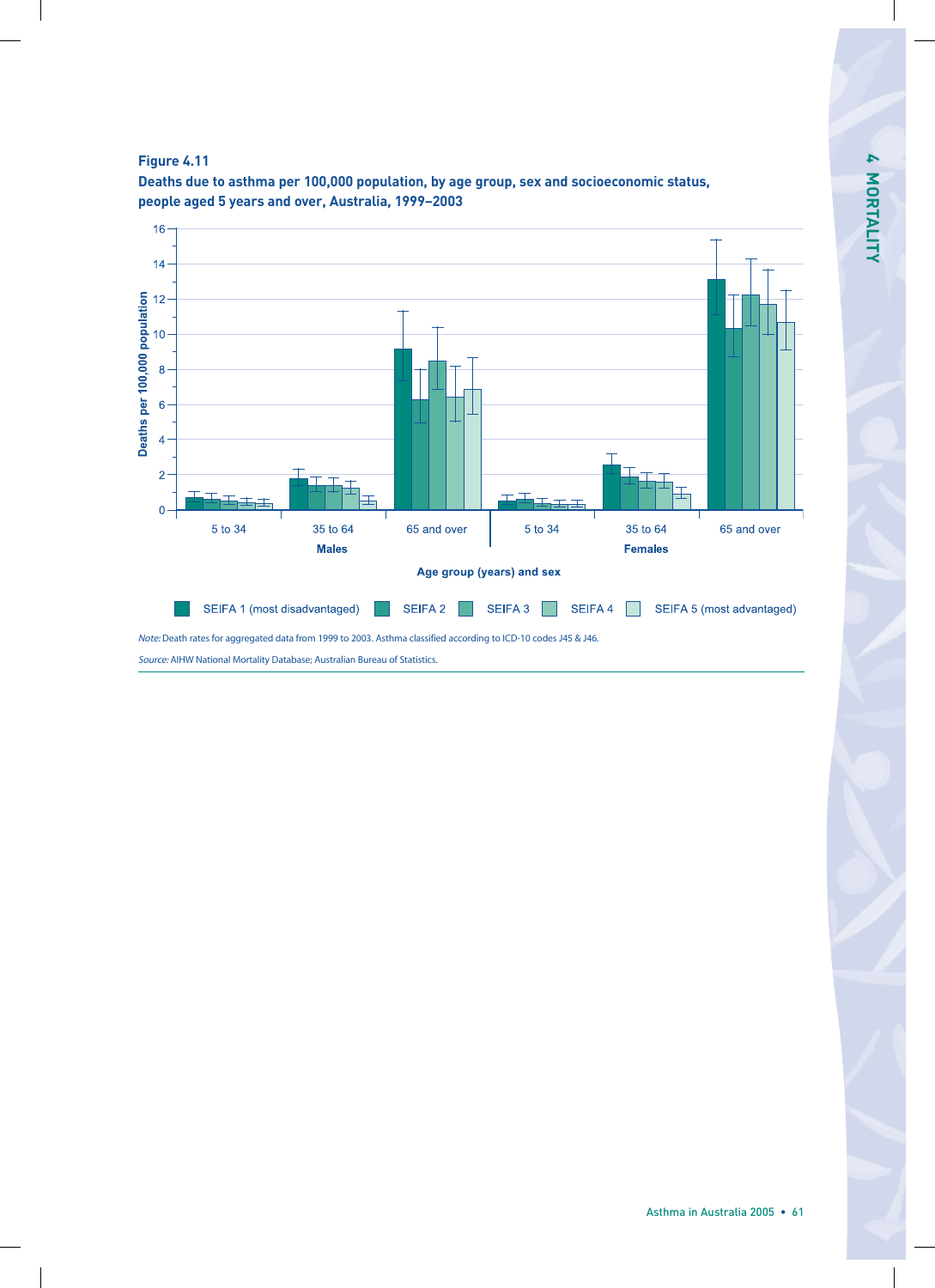#### **Seasonal variation in mortality risk**

Previous studies have shown that seasonal variation in risk of death due to asthma varies between age groups (Marks & Burney 1997; Weiss 1990). These studies from the USA and England & Wales have shown higher rates during winter months in the older age groups. Data for Australia (Figure 4.12) reflected a similar pattern in people aged 65 years and over. This seasonal pattern presumably reflects the impact of the winter rise in influenza and pneumonia. A similar winter predominance is observed for all-cause mortality in this age group (AIHW: De Looper 2002).

Overall, there was no winter predominance in the pattern of asthma mortality among those aged 5 to 34 years and 35 to 64 years. There was no clear seasonal trend in these age groups. This is in contrast to the USA (Weiss 1990) and England & Wales (Marks & Burney 1997) where asthma mortality in 5 to 34 year olds peaked in late summer.

In Australia, all-cause deaths are more common in spring in younger people (AIHW: De Looper 2002), although the degree of seasonal predominance in this age group is less than in older age groups.

#### **Figure 4.12**





Note: Asthma classified according to ICD-9 code 493, 1979 to 1996 and ICD-10 codes J45 and J46, 1997 to 2003. For each month, the deviation from that year's monthly average number of deaths for the relevant age group was calculated. The mean monthly deviation was then calculated over the observed 24 years.

Source: AIHW National Mortality Database.